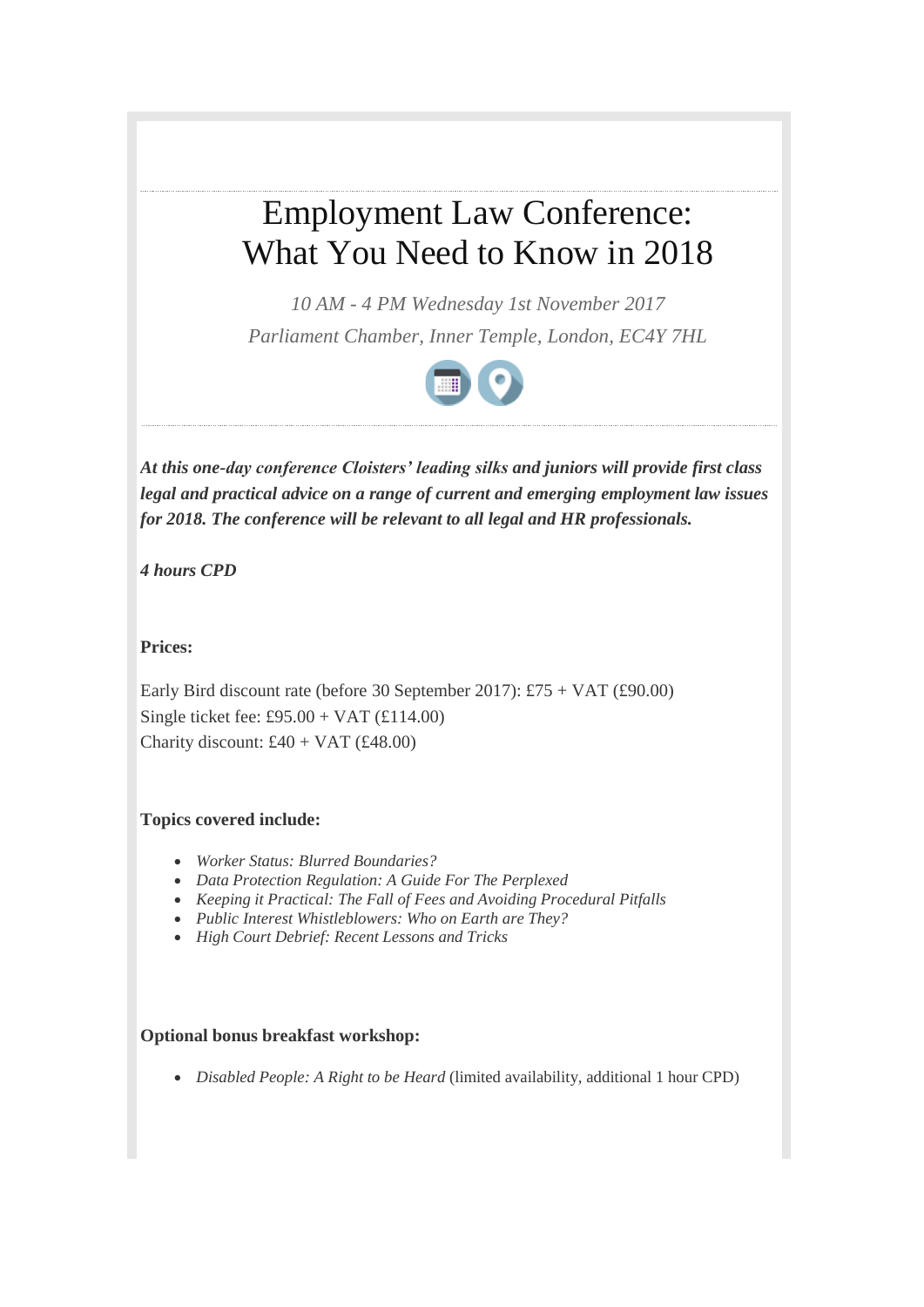# **Booking:**

Please email us at [\(af@cloisters.com\)](mailto:af@cloisters.com) to book and secure your place. Book before 30 September 2017 to take advantage of the early bird discount rate of £75 + VAT.

# **PROGRAMME**

| $08:45 - 09:45$ | Pre-conference optional workshop: Disabled People - A Right to be Heard<br>John Horan and Michael Potter                                                                                                                                                                                                                                            |
|-----------------|-----------------------------------------------------------------------------------------------------------------------------------------------------------------------------------------------------------------------------------------------------------------------------------------------------------------------------------------------------|
|                 | A practical specialist workshop on litigation for parties with disabilities.                                                                                                                                                                                                                                                                        |
|                 | N.B. This optional workshop will be held at Cloisters, 1 minute walk from the main<br>conference venue at Inner Temple. Spaces are limited to the first 20 delegates that<br>indicate they wish to attend on the booking form.                                                                                                                      |
| $09:45 - 10:15$ | Registration: Parliament Chamber, Inner Temple                                                                                                                                                                                                                                                                                                      |
| $10:15 - 10:30$ | Welcome Speech - Robin Allen QC                                                                                                                                                                                                                                                                                                                     |
| $10:30 - 11:15$ | Session 1: Worker Status - Blurred Boundaries?<br>Schona Jolly QC and Olivia Faith Dobbie                                                                                                                                                                                                                                                           |
|                 | What's in? What's out? What does the future hold? Post -Taylor Review, we will<br>bring you up to date with legal trends, distinctions and predictions in employment<br>status and gig economy cases.                                                                                                                                               |
| $11:15 - 11:30$ | Coffee                                                                                                                                                                                                                                                                                                                                              |
| $11:30 - 12:15$ | Session 2: Data Protection Regulation - A Guide For The Perplexed<br>Paul Epstein QC and Sian McKinley                                                                                                                                                                                                                                              |
|                 | Learn about the impact of the General Data Protection Regulation, including the<br>strengthened rights of data subjects, the obligations of employers to provide<br>information, the changes to data subject access requests and the problems with<br>obtaining consent in the future.                                                              |
| $12:15 - 13:00$ | Session 3: Keeping it Practical - (1) The Fall of Fees and (2) Avoiding Procedural<br>Pitfalls in the Employment Tribunal<br>Daphne Romney QC and Chesca Lord                                                                                                                                                                                       |
|                 | Guiding you through the impact of the Supreme Court's decision in <i>Unison</i> and the<br>practical and procedural implications as well as other recent developments in practic<br>and procedure, including early conciliation, judicial assessment and remedy, that<br>could change the way you bring and conduct employment tribunal litigation. |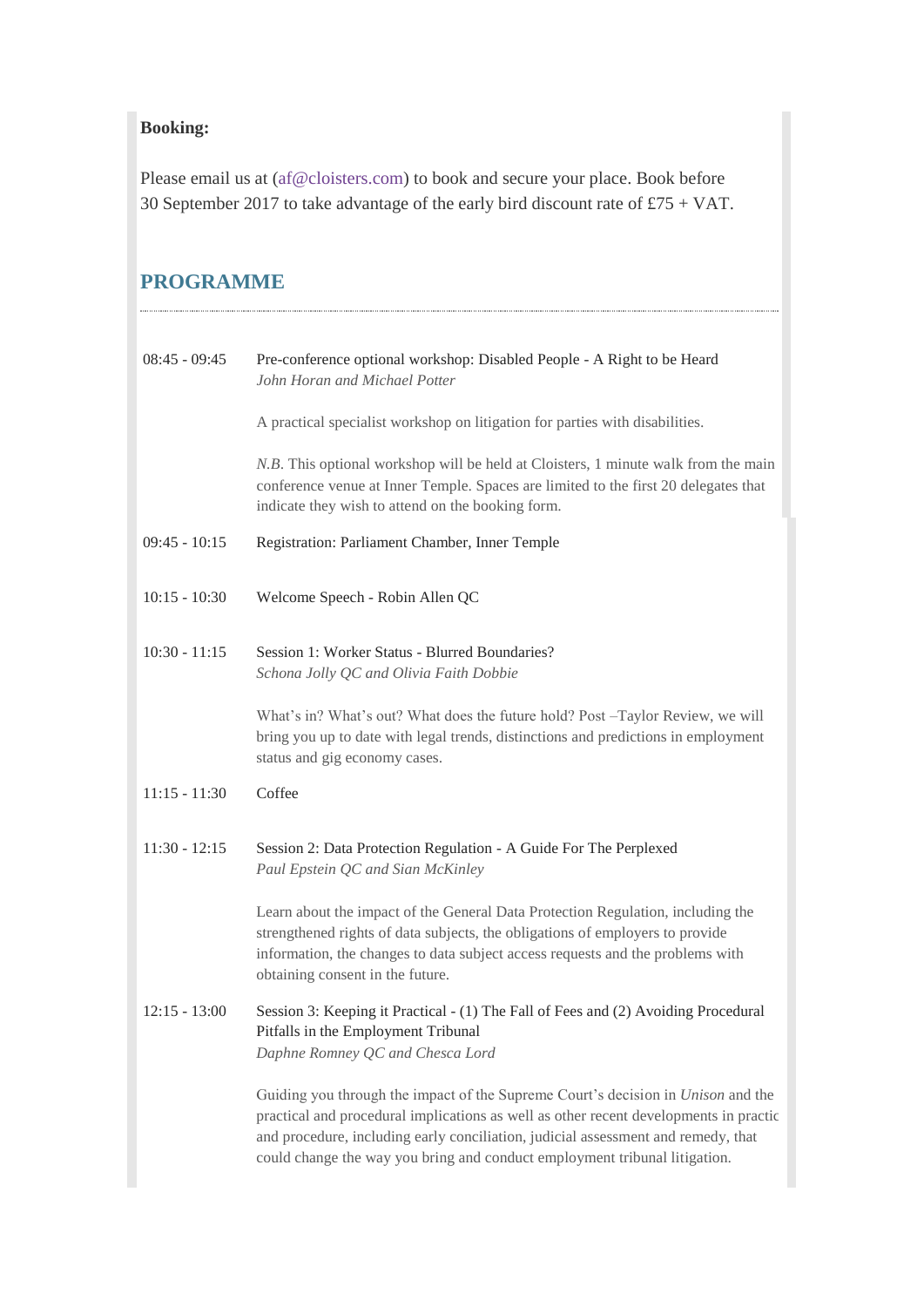| $13:00 - 14:15$ | Networking lunch in Luncheon Room, Inner Temple                                                                                                                                               |
|-----------------|-----------------------------------------------------------------------------------------------------------------------------------------------------------------------------------------------|
| $14:15 - 15:00$ | Session 4: Public Interest Whistleblowers - Who on Earth are They?<br>Rachel Crasnow QC and Nathan Roberts                                                                                    |
|                 | Delve into the latest cases on whistleblowers with particular emphasis on the scope $\alpha$<br>protection, the meaning of public interest and the nature of the employer's state of<br>mind. |
| $15:00 - 15:45$ | Session 5: A High Court Debrief<br>Paul Michell and Chris Milsom                                                                                                                              |
|                 | Forewarned is forearmed. This session will give you the lessons and tricks to be<br>learned from recent High Court decisions as well as the pitfalls to be avoided.                           |
| $15:45 - 16:00$ | Closing remarks                                                                                                                                                                               |
| $16:00 - 18:00$ | Drinks reception, Inner Temple                                                                                                                                                                |

# **SPEAKERS**



Robin Allen QC

Robin Allen QC is Head of Cloisters and a distinguished award winning silk known for his ground-breaking work in employment, equality, discrimination and human rights law cases.

To view full website profile, pleas[e click here.](http://lexlinks.cloisters.com/marketingServer/incoming.aspx?l=0x3DBC17CE19297A5C1E83F8514FD58D5D00C1DABBA4083687C9D7109E6E08D9AB2EEB982651443D05BBE8C5D8A00216DE32360DA5F90B60B0&ln=15&d=0xEC3640B4180F8F16%5e0xD1197CF0B1D861C4|0x40F3E49C83A12815%5e0x5FBFF1AECC20ED30|0x1F76935CAA54AE0A%5e0x430F6723D93D04D9212D989C9E2D7BB9FA2E9A2BE4C35A19192094DCAC56ACF8|0xA14B30AADF25AF0D%5e0x17922B9099DE2B55F699159D61C256AC1EE9C6511B169AAF117C7380CB0297033F56C09342B25402|0xC00B32B3252A1623F7126F7C46654076%5e0xA4AA6F214F8FE34D|0xF1B146662D144B75%5e0x862AEE6C7518FCC6|0xD52134AC788FF0FE%5e0xA51E887BD4C03819|0x7C0176C586DD3A52%5e0xB71AB4483C0A7B26|0x49EB4C9596DBE1A5%5e0xBDC0B87423493533|&c=168&s=96) 



Rachel Crasnow QC

Rachel Crasnow QC is a renowned equality law silk whose practice has long focused on enlarging the scope of protection for various workers including whistleblowers. Relevant cases include *Gilham v MOJ* where the Court of Appeal will, this autumn, consider whether judges can be whistleblowers.

To view full website profile, please click here.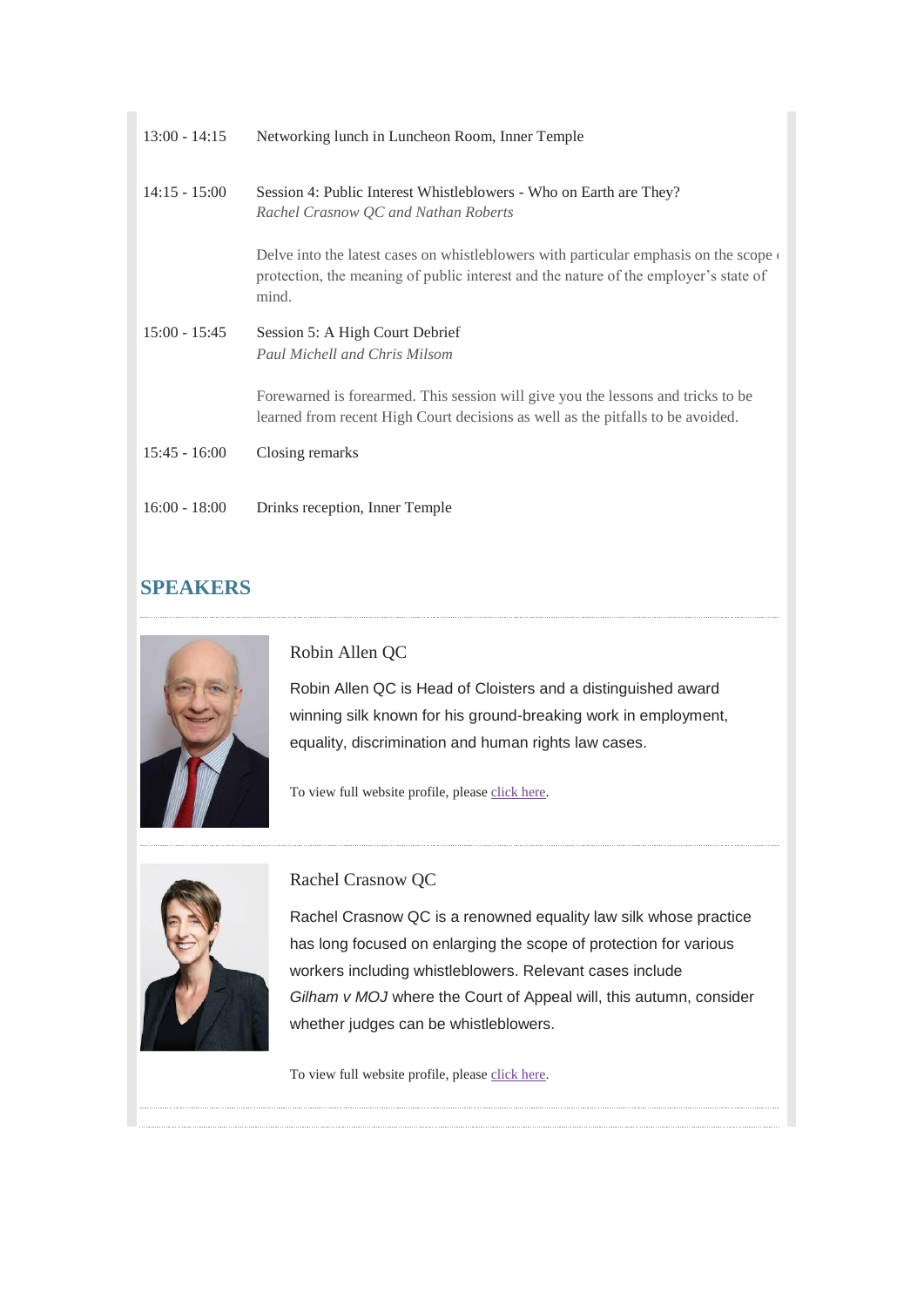

# Olivia Dobbie

Olivia-Faith Dobbie is described as a barrister "who is going places" (Chambers and Partners 2016). She currently acts in various cases involving employment status at both first instance and appellate level and was junior counsel in *X v Mid Sussex CAB* in the Supreme Court.

To view full website profile, please click here.



# Paul Epstein QC

Paul Epstein QC is a recognised and highly ranked employment and discrimination law specialist with particular expertise in data protection, privacy and anonymity orders. To view full website profile, pleas[e click here.](http://lexlinks.cloisters.com/marketingServer/incoming.aspx?l=0x3DBC17CE19297A5C1E83F8514FD58D5D00C1DABBA4083687C9D7109E6E08D9AB133BB057AEBC69A0A0561F65CDA5C5F50F95BCB5D22DBD20&ln=18&d=0xEC3640B4180F8F16%5e0xD1197CF0B1D861C4|0x40F3E49C83A12815%5e0x5FBFF1AECC20ED30|0x1F76935CAA54AE0A%5e0x430F6723D93D04D9212D989C9E2D7BB9FA2E9A2BE4C35A19192094DCAC56ACF8|0xA14B30AADF25AF0D%5e0x17922B9099DE2B55F699159D61C256AC1EE9C6511B169AAF117C7380CB0297033F56C09342B25402|0xC00B32B3252A1623F7126F7C46654076%5e0xA4AA6F214F8FE34D|0xF1B146662D144B75%5e0x862AEE6C7518FCC6|0xD52134AC788FF0FE%5e0xA51E887BD4C03819|0x7C0176C586DD3A52%5e0xB71AB4483C0A7B26|0x49EB4C9596DBE1A5%5e0xBDC0B87423493533|&c=168&s=96) 



## John Horan

John Horan is a specialist in international, European and domestic discrimination law as well as a very proud disabled person. He lectures to the UK and Scottish Parliaments, the EU, numerous employee's international and domestic conferences and law centres. To view full website profile, pleas[e click here.](http://lexlinks.cloisters.com/marketingServer/incoming.aspx?l=0x3DBC17CE19297A5C1E83F8514FD58D5D00C1DABBA4083687C9D7109E6E08D9AB2742C51AC57D4EB87872FAB8D5DB7EA5&ln=19&d=0xEC3640B4180F8F16%5e0xD1197CF0B1D861C4|0x40F3E49C83A12815%5e0x5FBFF1AECC20ED30|0x1F76935CAA54AE0A%5e0x430F6723D93D04D9212D989C9E2D7BB9FA2E9A2BE4C35A19192094DCAC56ACF8|0xA14B30AADF25AF0D%5e0x17922B9099DE2B55F699159D61C256AC1EE9C6511B169AAF117C7380CB0297033F56C09342B25402|0xC00B32B3252A1623F7126F7C46654076%5e0xA4AA6F214F8FE34D|0xF1B146662D144B75%5e0x862AEE6C7518FCC6|0xD52134AC788FF0FE%5e0xA51E887BD4C03819|0x7C0176C586DD3A52%5e0xB71AB4483C0A7B26|0x49EB4C9596DBE1A5%5e0xBDC0B87423493533|&c=168&s=96) 



#### Schona Jolly QC

Schona Jolly QC is a much sought after advocate and has an in-depth understanding of employment status. From arbitrators to Deliveroo riders, Schona has helped to shape the law in this area, representing parties at all levels from the employment tribunal up to the Supreme Court.

To view full website profile, please click here.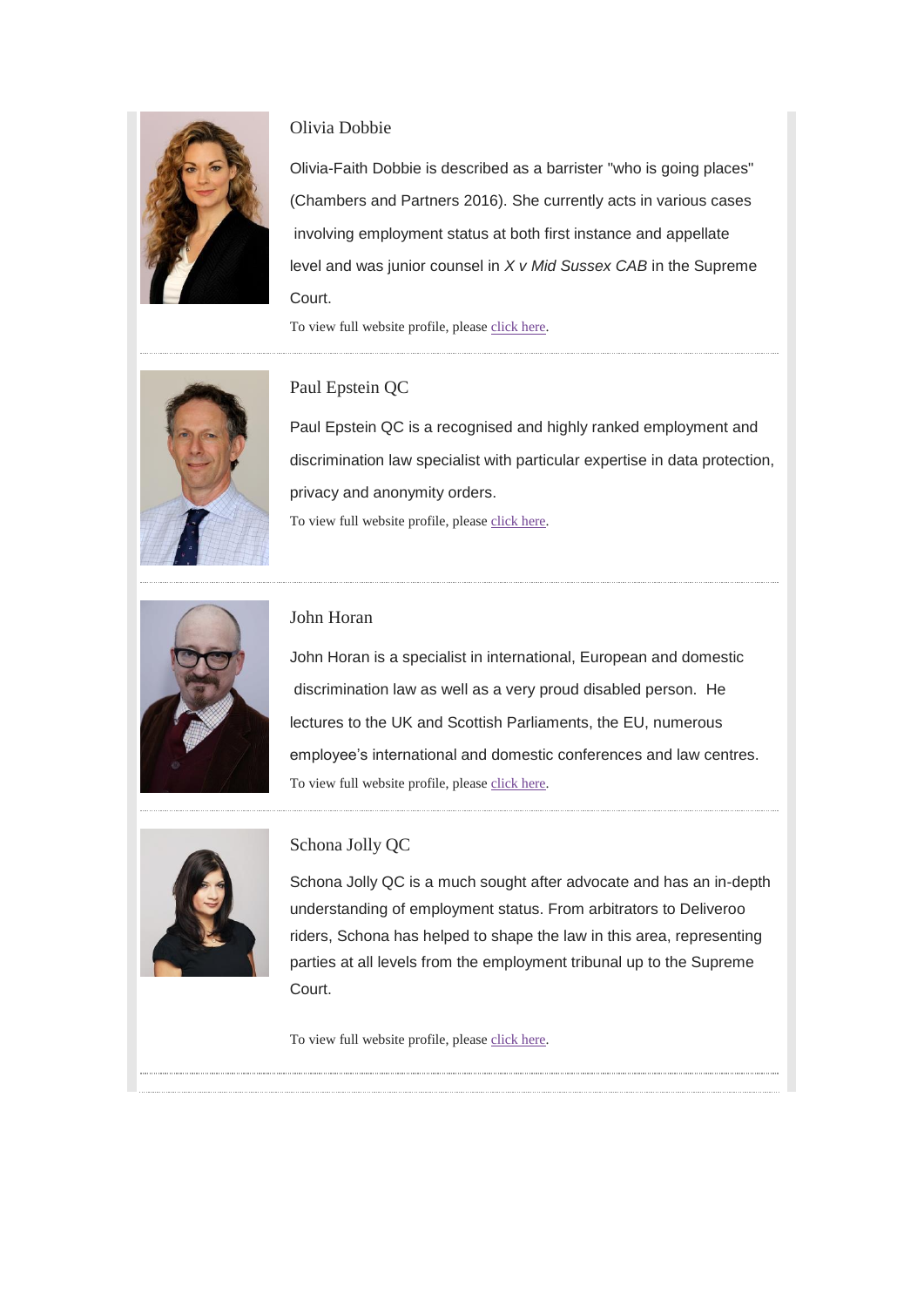

# Chesca Lord

Chesca Lord has a broad employment law practice with particular expertise in complex multi-day discrimination and whistleblowing trials. She regularly deals, including at appellate level, with difficult procedural issues such as strike outs, early conciliation, res judicata and wasted costs.

To view full website profile, pleas[e click here.](http://lexlinks.cloisters.com/marketingServer/incoming.aspx?l=0x3DBC17CE19297A5C1E83F8514FD58D5D00C1DABBA4083687C9D7109E6E08D9ABD93CB7C97FE51689190C244516FCBEEC&ln=21&d=0xEC3640B4180F8F16%5e0xD1197CF0B1D861C4|0x40F3E49C83A12815%5e0x5FBFF1AECC20ED30|0x1F76935CAA54AE0A%5e0x430F6723D93D04D9212D989C9E2D7BB9FA2E9A2BE4C35A19192094DCAC56ACF8|0xA14B30AADF25AF0D%5e0x17922B9099DE2B55F699159D61C256AC1EE9C6511B169AAF117C7380CB0297033F56C09342B25402|0xC00B32B3252A1623F7126F7C46654076%5e0xA4AA6F214F8FE34D|0xF1B146662D144B75%5e0x862AEE6C7518FCC6|0xD52134AC788FF0FE%5e0xA51E887BD4C03819|0x7C0176C586DD3A52%5e0xB71AB4483C0A7B26|0x49EB4C9596DBE1A5%5e0xBDC0B87423493533|&c=168&s=96) 



#### Sian McKinley

Sian McKinley is a highly regarded employment and discrimination barrister who is regularly instructed to advise on data protection issues and the GDPR. She recently completed a secondment at a magic circle firm where she advised on these issues. To view full website profile, pleas[e click here.](http://lexlinks.cloisters.com/marketingServer/incoming.aspx?l=0x3DBC17CE19297A5C1E83F8514FD58D5D00C1DABBA4083687C9D7109E6E08D9ABA18502AE35D882DAFC2D269F493B4C563AB2FBFEF84A315A&ln=22&d=0xEC3640B4180F8F16%5e0xD1197CF0B1D861C4|0x40F3E49C83A12815%5e0x5FBFF1AECC20ED30|0x1F76935CAA54AE0A%5e0x430F6723D93D04D9212D989C9E2D7BB9FA2E9A2BE4C35A19192094DCAC56ACF8|0xA14B30AADF25AF0D%5e0x17922B9099DE2B55F699159D61C256AC1EE9C6511B169AAF117C7380CB0297033F56C09342B25402|0xC00B32B3252A1623F7126F7C46654076%5e0xA4AA6F214F8FE34D|0xF1B146662D144B75%5e0x862AEE6C7518FCC6|0xD52134AC788FF0FE%5e0xA51E887BD4C03819|0x7C0176C586DD3A52%5e0xB71AB4483C0A7B26|0x49EB4C9596DBE1A5%5e0xBDC0B87423493533|&c=168&s=96) 



## Paul Michell

Paul Michell is praised in Chambers & Partners 2017 for his "incredibly quick mind... formidable forensic skills... vast experience... and incredible intellect". Recent High Court cases include *Bains v. Moore & K2* (alleged breach of privacy and confidence by an 'industrial spy'), and *Kintetsu World Express v. JAS* (team moves; large scale conspiracy).

To view full website profile, pleas[e click](http://lexlinks.cloisters.com/marketingServer/incoming.aspx?l=0x3DBC17CE19297A5C1E83F8514FD58D5D00C1DABBA4083687C9D7109E6E08D9AB133BB057AEBC69A0AD86FC2357294A2B7F76BF10F0B54A43&ln=23&d=0xEC3640B4180F8F16%5e0xD1197CF0B1D861C4|0x40F3E49C83A12815%5e0x5FBFF1AECC20ED30|0x1F76935CAA54AE0A%5e0x430F6723D93D04D9212D989C9E2D7BB9FA2E9A2BE4C35A19192094DCAC56ACF8|0xA14B30AADF25AF0D%5e0x17922B9099DE2B55F699159D61C256AC1EE9C6511B169AAF117C7380CB0297033F56C09342B25402|0xC00B32B3252A1623F7126F7C46654076%5e0xA4AA6F214F8FE34D|0xF1B146662D144B75%5e0x862AEE6C7518FCC6|0xD52134AC788FF0FE%5e0xA51E887BD4C03819|0x7C0176C586DD3A52%5e0xB71AB4483C0A7B26|0x49EB4C9596DBE1A5%5e0xBDC0B87423493533|&c=168&s=96) here.



## Chris Milsom

Chris Milsom is said by *Chambers and Partners 2017* to possess "an encyclopaedic knowledge of employment law." Recent High Court work includes *Agoreyo v Lambeth* (suspension as a breach of the implied term), *S v A Union* (restraint of industrial action), *G v A Bank* (restraint of disciplinary proceedings) and *Braker and 68 ors v DWP* (declaratory relief as a means of restricting unfavourable contractual variations). To view full website profile, please click here.